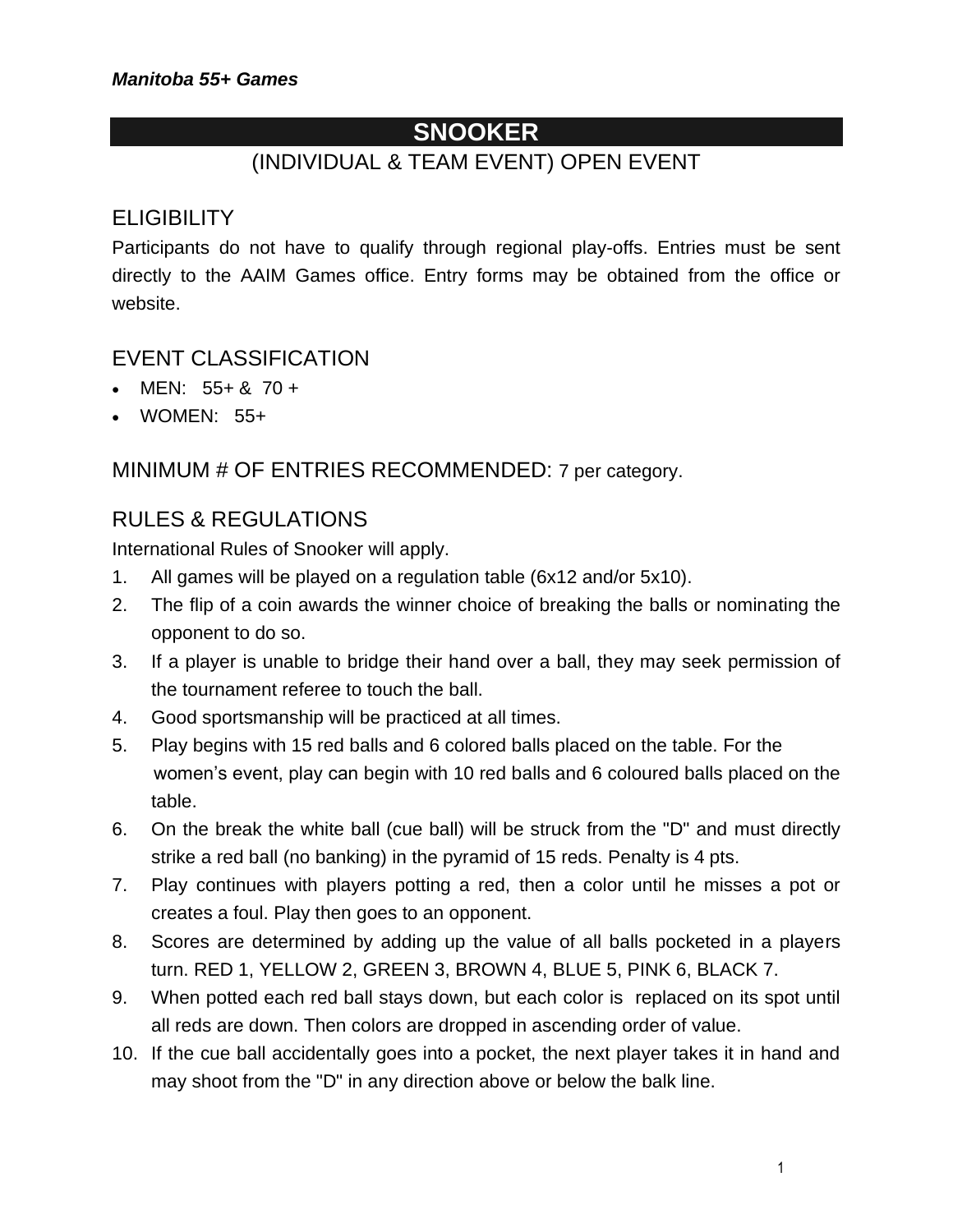- 11. Players may snooker or hook their opponent. If the next player fails in attempting to strike the ball that is "on" and snooker's his opponent, the next player may nominate any colored ball on his first shot and count "1" if he pots it, or ask the player to shoot again. He continues with a color, then a red and a color etc.
- 12. If the cue ball is touching a ball which is not "on" the player must play away from it, and hit a ball that is "on".
- 13. If the cue ball is touching the "on" ball, the player must play away from it. He need not hit another ball nor is it foul if he strikes another ball. He may count an "on" ball if he pockets it.
- 14. FOULS & PENALTIES:
- i. Cue ball goes into a pocket off a red, yellow, or green 4pts. Higher value balls their value.
- ii. Miss altogether 4pts. or value of higher ball.
- iii. Pot a ball out of correct order 4pts. or value of higher valued ball pocketed.
- iv. Play with a ball other than the cue ball 4pts.
- v. Touch other than cue ball 4pts. or value of higher ball struck.
- vi. Force any ball off the table 4pts. or value of highest ball struck.
- vii. Failure to hit the ball nominated by the player after the opponent's foul 4pts. or value of higher ball.
- viii. Moves ball-touching the cue ball 4pts.
- ix. Strikes two balls simultaneously, other than two reds or the nominated ball and the ball "on" - 4pts. or higher value ball.
- x. Push with cue tip instead of striking 4pts.
- xi. Play before the balls have come to rest 4pts. or value of higher ball.

xii. The cue ball does not directly strike a red ball on break – 4 pts.

NOTE: When a foul is committed the opponent can either play or request to have the player that fouled shoot again.

15. All games must be completed, including the black ball. A game ends when all balls have been potted, following the Rules of Play; if, however, only the black (7) ball is left on the table, the game ends with the first score or foul. If the players' scores are equal after that scoring, the black ball is spotted on its original position and the players toss a coin for the choice of playing at, or assigning opponent to play at, the black ball with the cue ball in hand within the D, first score or foul then ends the game.